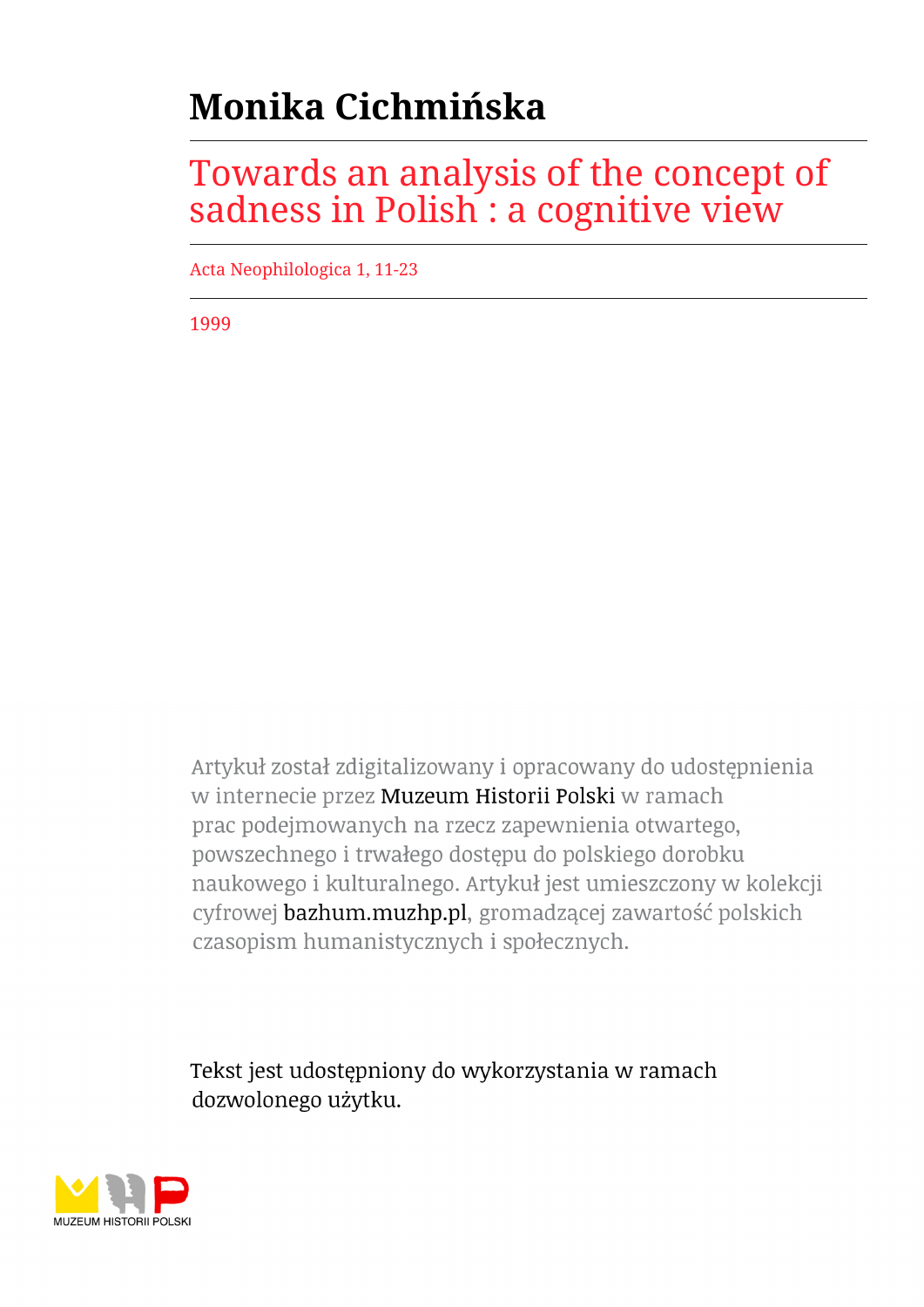Monika Cichmińska Katedra Filologii Angielskiej UWM w Olsztynie

# **TOWARDS AN ANALYSIS OF THE CONCEPT OF SADNESS IN POLISH: A COGNITIVE VIEW**

# **1. Introduction**

This paper has a twofold purpose. First, it aims to discuss the concept of the emotion of SADNESS through the analysis of the language used to talk about this particular emotion by Polish native speakers. Secondly, it will make an attempt at proving that cognitive semantics as developed by Lakoff and Johnson (1980) and Lakoff (1983), as well as by Kövecses (1986, 1989, 1990) is capable of discovering the structure of such concepts as emotions.

The assumptions of cognitive semantics seem particularly well-suited for the analysis of such elusive concepts, which have extremely rich semantic representations, as human emotions. Although emotions have long been thought undefinable ("Uczucie to jest coś, co się czuje, a nie coś, co się przeżywa w słowach", Wierzbicka 1971:30)), their nature is neither obvious, nor comprehensible, nor clear, and they are capable of exerting such force on people as to make them lose their heads, people still talk about them, try to name things which cannot be fully expressed.

It was not until the research by LakofF and Johnson (1980) that it became possible to make a comprehensive semantic analysis of the language of emotions which would allow to differentiate between different emotions and to account for the structure of their concepts.

In our analysis we rely to a great extent on the research of Eleanor Rosch on categorisation (Rosch 1977, 1978), Charles Fillmore on frames (1982, 1985, 1986) and Charles Fillmore and Beryl Atkins (1992), George Lakoff and Mark Johnson on metaphors and metonymy (Lakoff and Johnson 1980, Lakoff 1985), George Lakoff and Zoltan Kövecses on the language of emotions (1986, 1989, 1990)<sup>1</sup>.

**<sup>1</sup> We would also like to thank Iwona Nowakowska-Kempna (1995) and Belinda H. M.S. Maia (1998) for their comments and invaluable insights into the research on the language of emotions.**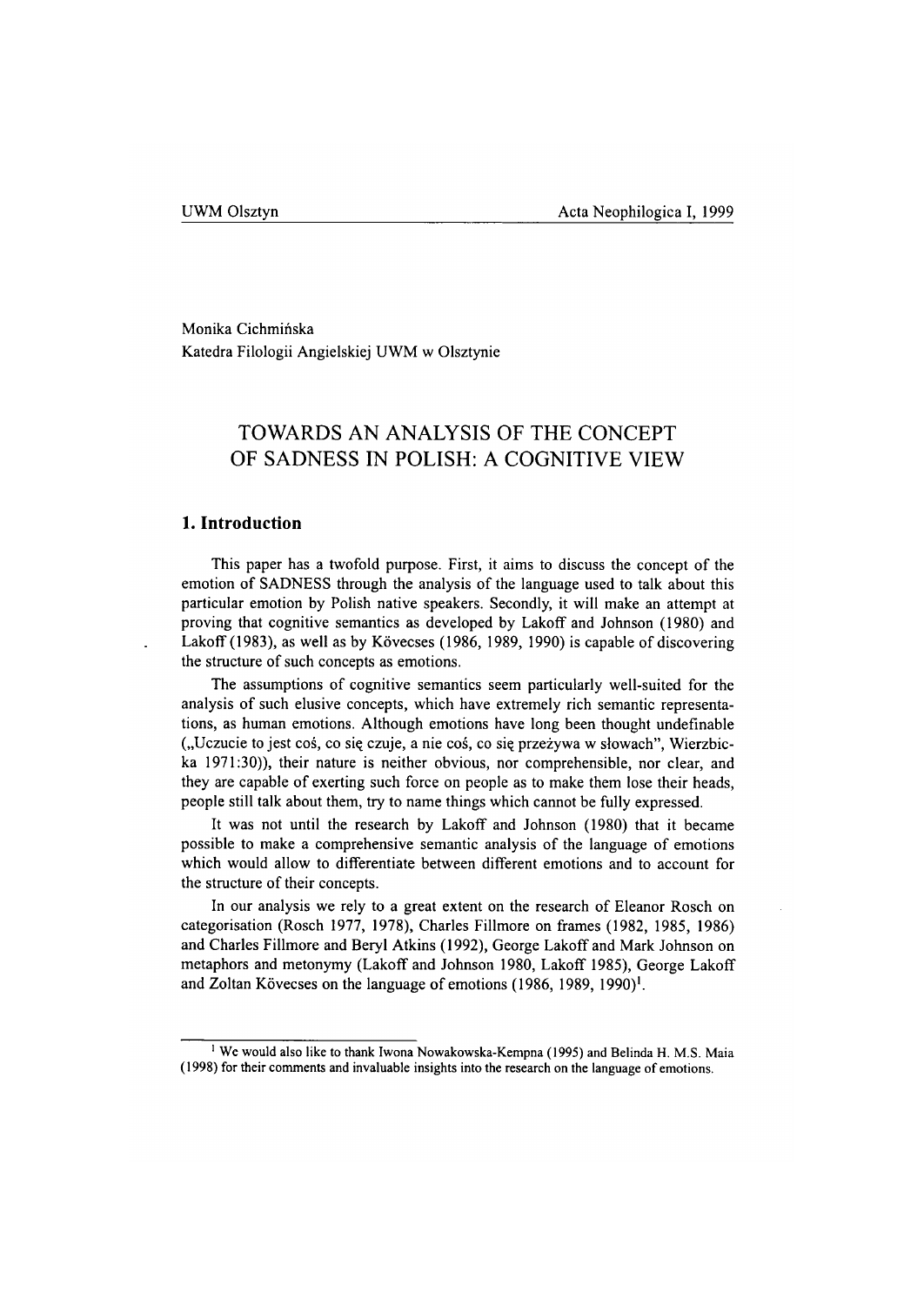The analysis presented in this paper is based on the computerised corpus of linguistic data collected by the author herself. The corpus consists of over 550000 words, the linguistic data coming from two main sources: first, fragments of books and articles from a number of various Polish periodicals published in Poland in the years 1995-1998, representing a large variety of topics, style, register and target audience.

The following magazines have been used: Polityka, Sukces, Pani, Uroda and Przyjaciółka<sup>2</sup>. The material coming from books ranges from typical low-quality romances, action and adventure novels, to literature from the field of organisational psychology, marketing and management.

Although the choice of the linguistic material may seem coincidental, the author tried to collect sources which would contain a large number of data useful for the purposes of her doctoral dissertation, namely, the analysis of the language of negative emotions.

The second source of linguistic data was an anonymous survey conducted among 34 Polish native speakers, the average age being 24. The informants had no linguistic background and they were not informed about the purpose of the survey. The aim was to elicit as many examples of usage of language of negative emotions from young Polish native speakers as possible. Some of the questions asked were: 'What do you feel like doing when you feel blue/sad?', 'How can you tell if somebody is sad?', 'What is happening to you when you feel sad/depressed?'

# **2. Psychology of emotion versus language of emotion**

For a long time emotions were considered to be feelings without any conceptual content, so they did not present any interest to linguists. Cognitive scientists claim, however, that emotions have an extremely complex conceptual structure and involve different amounts of cognitive processing.

In psychology there have been numerous attempts to account for the nature, origins and development of emotions, as well as the distinction between emotion and non-emotion. Our view is based on the cognitive theory of emotion (Strongman 1996) and claims that emotions arise as a result of certain kinds of cognitions, and physiological, behavioural and expressive aspects presuppose that this cognitive step has taken place. So, in other words, emotions arise as a result of the way in which situations that initiate them are construed by the Self (Lakoff 1985); however, following Halliday (1984) and with regard to recent psychological research

**<sup>2</sup> I would like to express my gratefulness to the editors and staff of the above mentioned magazines and publishing houses whose assistance and kindness greatly contributed to the creation of my corpus.**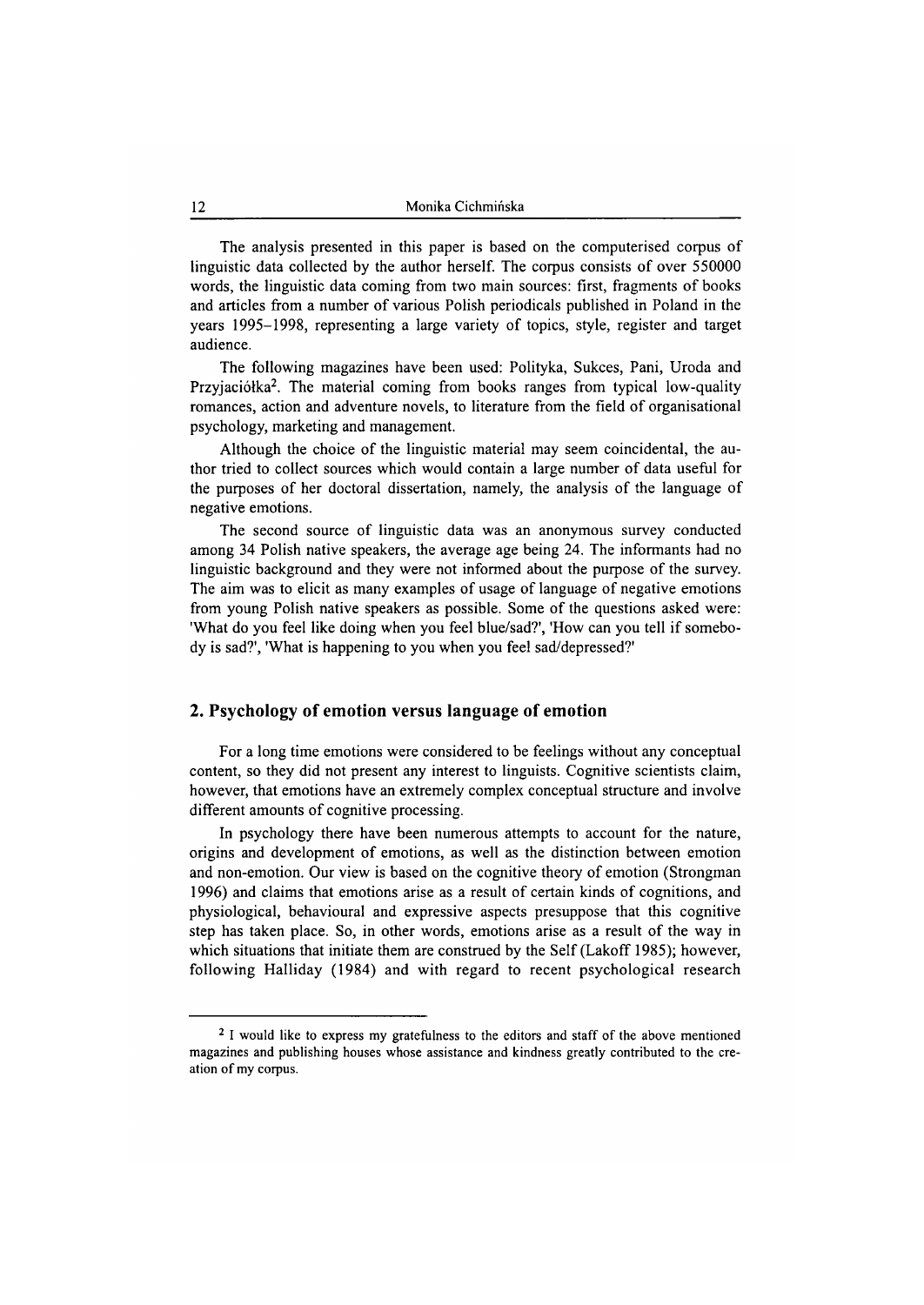(e.g. Ekman 1994, Clore 1994), as well as on the basis of the analysis of the linguistic data, the author chose to use the term Senser.

It must also be remembered that what is meant here by "emotion" is something that psychologists and linguists have come to call "basic emotion" (e.g. Ekman 1992, 1994, Izard 1991, Johnson-Laird and Oatley 1989, Langacker 1987). There is linguistic and empirical evidence that a set of about six emotion categories, among them SADNESS, may be regarded as basic, and that there are certain parallels between this basic status and concrete basic level categories (the number of basic emotions may differ slightly in different theories, but all of them agree that such a concept exists).

Following the analysis of the emotion of ANGER by Lakoff (1985), we assume that there is a coherent conceptual organisation underlying all expressions connected with a given emotion, that much of this organisation is metaphorical and metonymical in nature, that the conceptual metaphors and metonymies are based on a folk theory of the physiology of those emotions, and that our concept of every emotion is embodied via the autonomous nervous system (Lakoff and Johnson 1980, Lakoff 1985).

The language of emotions as we see it falls into four categories:

- naming one's emotions by the Senser, e.g.
	- (1) *Smutno mi* ./I feel sad.

or the Agent whose actions may lead to the emotion, e.g.

- (2) *Zasmuciłam go swymi słowami JMy words made him sad.*
- talking about the symptoms of emotions, e.g.
	- (3) *Chodzi przygarbiony, ze wzrokiem wbitym w podłogę./He walks stooped, looking down at the floor.*
- talking about behaviours and actions connected with a given emotion, which enables us to characterise the emotion, e.g.
	- (4) Miałam ochotę schować się w mysią dziurę./I felt like sinking *undeground.*
	- (5) Chodzą z kąta w kąt i nic mi się nie chce./I potter about and Ieel like doing nothing.
- describing what the Senser is experiencing or feeling, e.g.:
	- (6) *Coś mnie od środka gniecie ./Something oppresses me.*
	- (7) *Poczułam smutek w sercu. U felt sadness in my heart.*

The author would like to concentrate on the emotion of SADNESS as it has an extremely rich lexical representation and it has not been discussed so heavily by other authors as, for example, the category of ANGER or LOVE (Lakoff 1985, Kövecses 1986).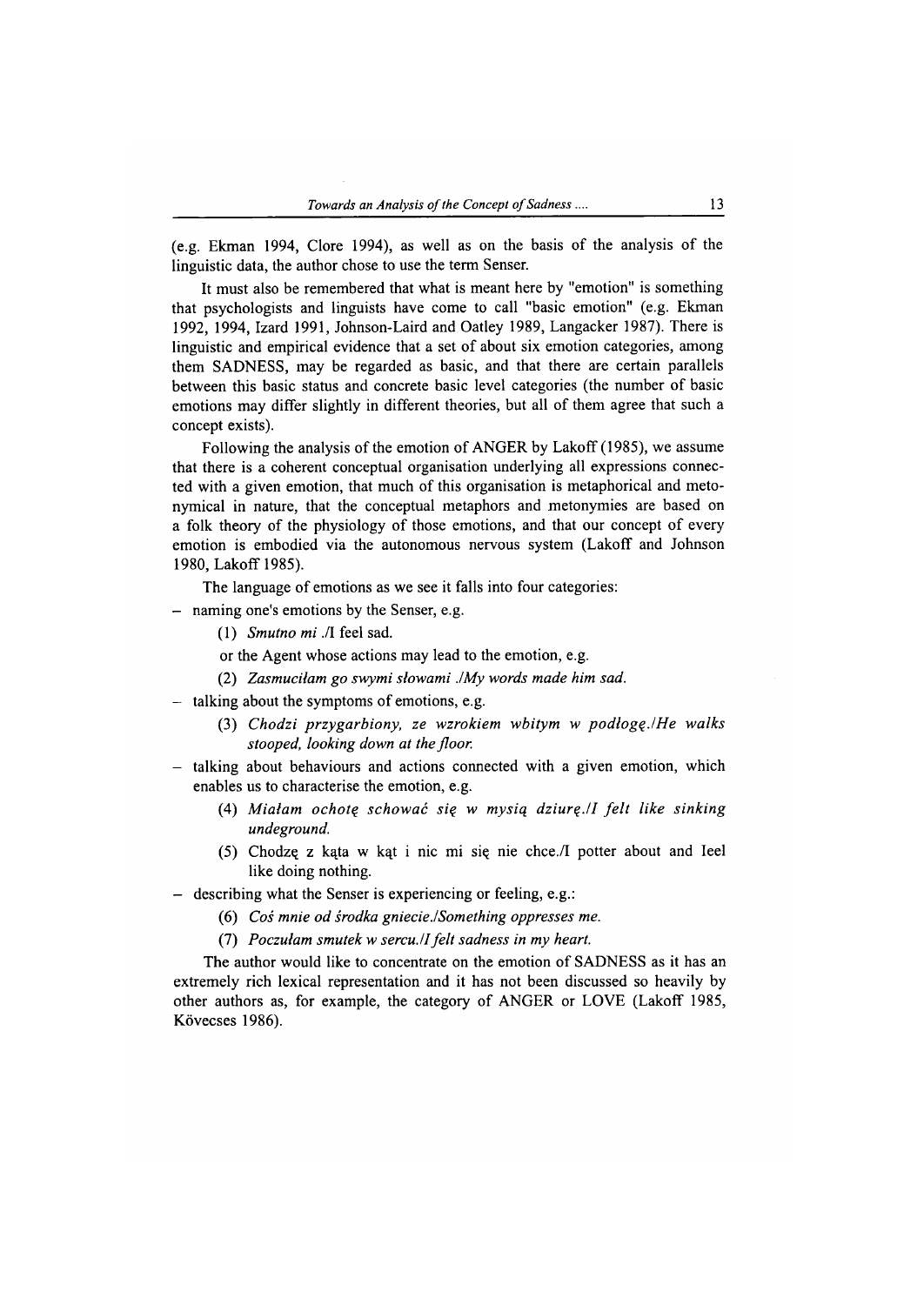# **3. The structure of the category of SADNESS**

The analysis of the linguistic data leads to the following conclusion: there exist a number of physiological metonymies and conceptual metaphors underlying all the linguistic expressions used by Polish native speakers to talk about SADNESS. However, some of them are shared by all major emotions or by some of them. Thus, granted there are basic emotion categories, it becomes natural to assume that there is a more general category EMOTION as their superordinate category, which highlights salient attributes shared by the basic level categories. Some of these attributes are the following:

# PHYSICAL EFFECTS STAND FOR THE EMOTION

(8) *Rozpłakał się z żalu JHe burst out crying with pity*

(SADNESS).

- (9) *Rozpłakał się z radości*.!He burst out crying for joy (JOY).
- THE EMOTION COMES SUDDENLY FROM THE OUTSIDE
- (10) *Ogarnął ją lęk, przerażenie, gniew, żal, etc./She was overcome by fear, terror, pity, etc.*
- THE EMOTION IS A LIVING ORGANISM
- (11) *Opuścił ją lęk, żal, radość, nadzieja, etc.I Fear, pity, joy, hope, etc. left her.*
- (12) *Odezwał się w niej gniew, smutek, etc*./He felt anger, sadness, etc.
- (13) *Lęk, depresja, smutek, etc. się zmniejszał./Fear, depression, sadness, etc. decreased.*
- THE EMOTION IS AN OPPONENT
- (14) *Uległa apatii, przerażeniu, etc*./She was overcome by fear, etc.
- (15) *Uraza, gniew, lęk, depresja, etc., atakuje ./Resentment, anger, fear, depression, etc. strikes.*
- (16) *Prześladuje go lęk, strach, etc./He is haunted by fear, etc.*

PRESENCE IS THE EXISTENCE OF THE EMOTION

- (17) Depresja, lęk, strach, etc., przychodzi, znika i powraca./Depression, fear, etc., comes, goes away and comes back.
- (18) Minęła jej złość, lęk, apatia, *etc./Her anger, fear, apathy, etc. died.*

THE BODY/THE EYES/THE HEART/OTHER ORGANS ARE

# CONTAINERS FOR THE EMOTIONS

- (19) *Dała upust swym uczuciom./She gave vent to her feelings.*
- (20) *Przepełnia go nienawiść, lęk, radość, etc*./He is full of hatred, fear, joy, etc.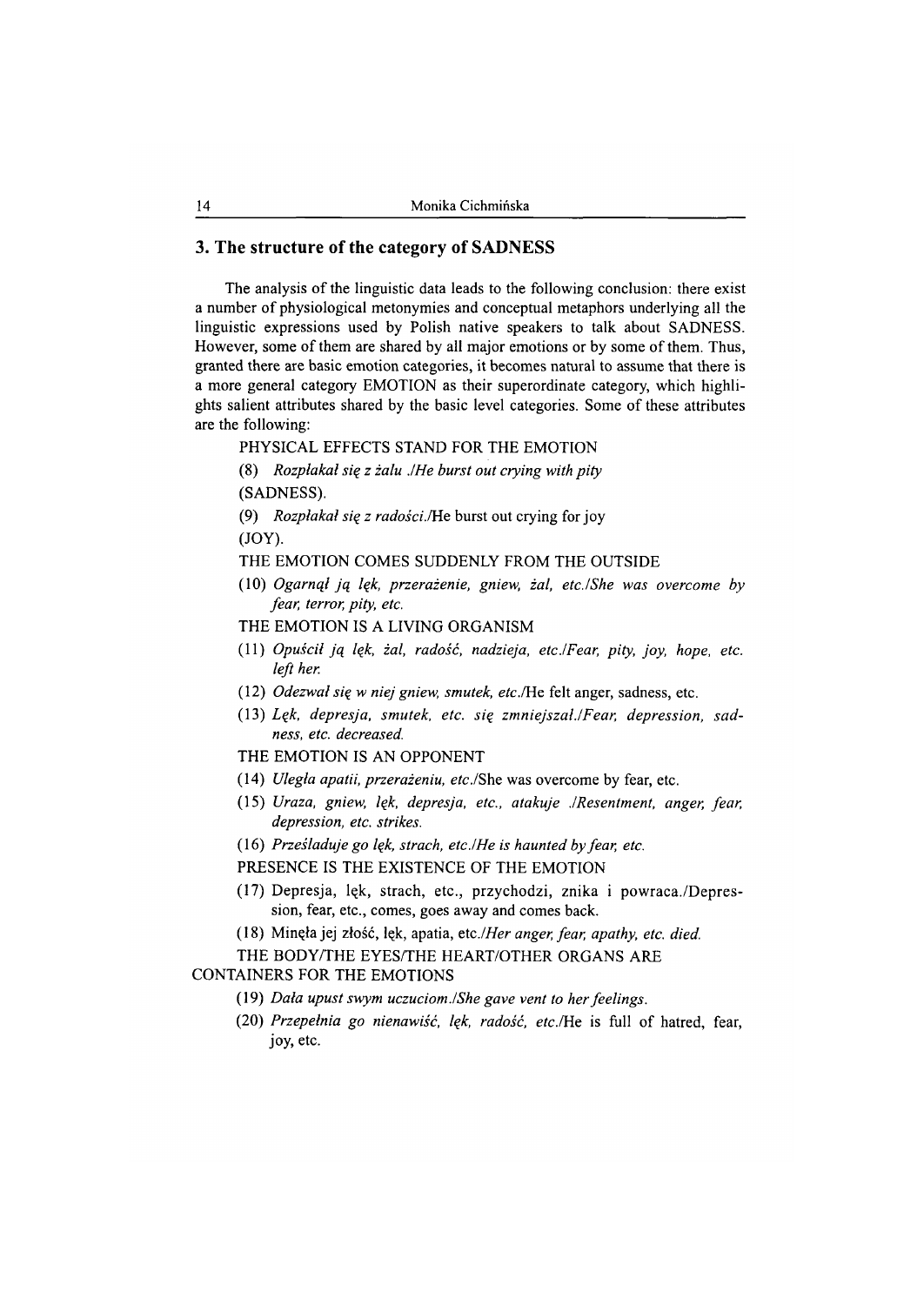- (21) Moje serce jest pełne radości, smutku, etc./Her heart is full of joy, *sadness, etc.*
- (22) *Oczy wypełniał jej ból, strach, przerażenie, etc./Her eyes were filled with pain, fear, horror, etc.*

EMOTIONS ARE BOUNDED SPACES

- (23) *Była w depresji, w apatii, w lęku, etc./She was in apathy, etc.*
- (24) *Wpadłam w gniew, w szał, etc./I fell into fury, anger, etc.*

Leaving behind the metaphors common to a number of emotions, the analysis of the structure of the concept of SADNESS should be started with the analysis of its physiological effects and metonymies to which they lead.

#### Drooping posture

- (25) *Przybiła go* ta wiadomość./The news dispirited him.
- (26) Chodził *ze zwieszoną głową./*He walked hanging down his head.

# Droopy face

- (27) Twarz jej *się wydłużyła.*/She made a long face.
- (28) *Chodziła z nosem spuszczonym na kwintę./*She walked with a face as long as a fiddle.

Crving/sobbing

- (29) *Rozpłakała się* jak małe dziecko./She hurts out crying like a small child.
- (30) *Łzy napłynęły jej* do oczu./Tears welled in her eyes.

Grimaced face

(31) Twarz *wykrzywił mu ból./*Her face grimaced in pain.

# Difficulty with speaking

- (32) Z jego głosu *bił wielki smutek.*/He spoke with a sad voice.
- (33) Mówił do niej *trzęsącym się z bólu głosem./*He spoke to her in a voice trembling in pain.
- (34) Powiedział to *urywanym głosem, ze ściśniętym rozpaczą gardłem./* /He said that in a shaky voice, with a lump in his throat.

Interference with accurate perception

- (35) *Widziałam świat w czarnych kolorach./* The world seemed black to me.
- (36) *Mrok spowija* całe moje życie./All my life is gloomy.

These metonymies provide the basis for a number of metaphors. Droopy face and drooping posture provide motivation for the SAD IS DOWN metaphor.

#### SAD IS DOWN

- (37) *Byłam w dołku./l* was down.
- (38) Z nastroju chandry ciężko się *wygrzebać.*/It's difficult to overcome the blues.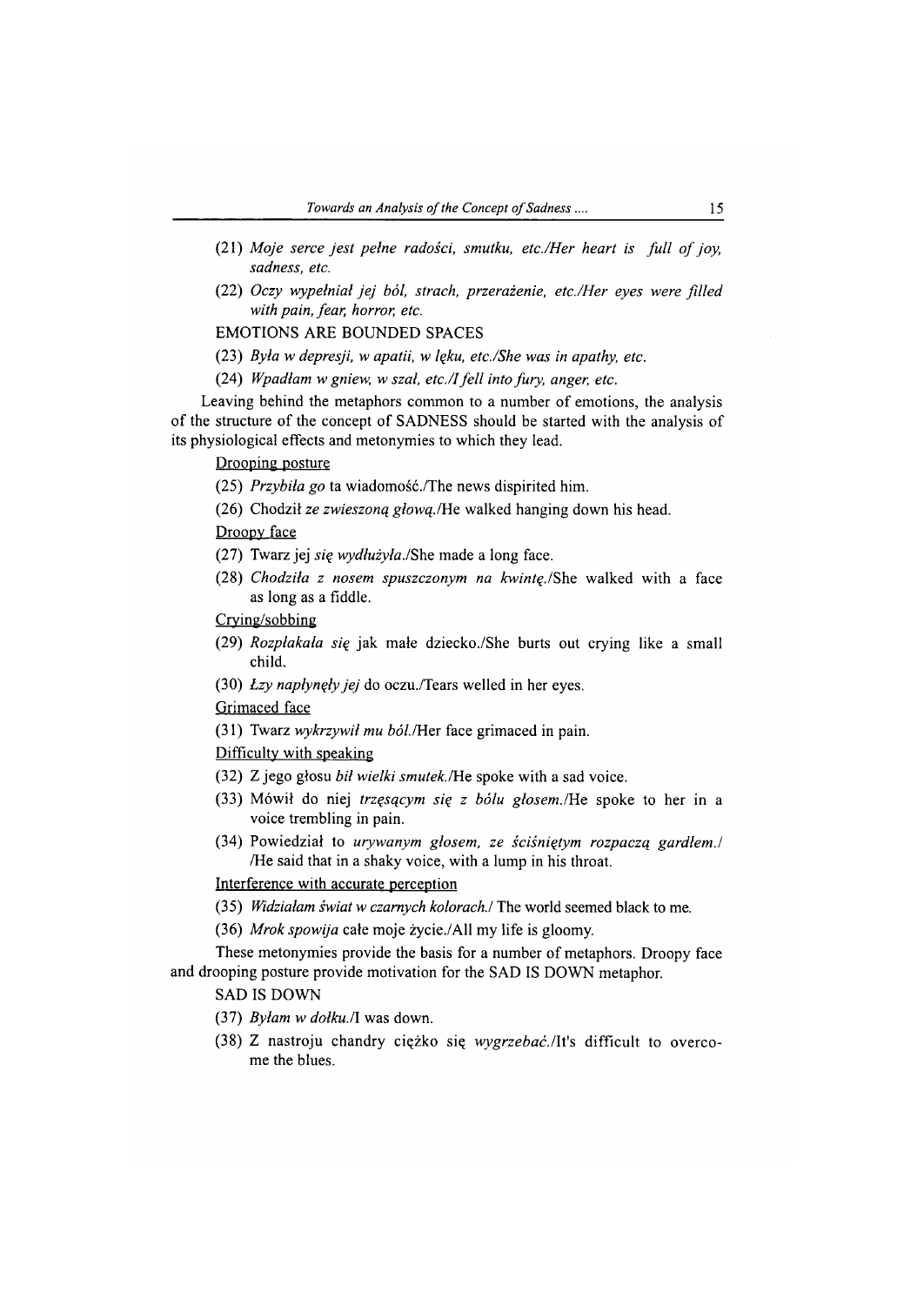- (39) Byłam na dnie *rozpaczy.fi* was in the depths of despair.
- (40) Zamiast *grzęznąć w depresji,* zrób coś dla siebie./Instead of sinking into depression, do something for yourself.
- (41) Jej słowa mnie *zdołowały./Her* words got me down.

This state of looking and feeling droopy may be a partial motivation for the SADNESS IS A BURDEN metaphor.

# SADNESS IS A BURDEN

- (42) Coś mnie od środka *gniecie.* /Something oppresses my heart.
- (43) Czułam się tak, jak bym miała *cały świat na swoich barkach.il* feel as if I carried the whole world on my shoulders.

Sadness is viewed as a state devoid of energy and vitality, characterised by the need to withdraw and be lonely for some time. This is shown by behavioural reactions which are typically assumed to accompany sadness:

#### WITHDRAWAL/ISOLATION

- (44) *Nie chciało mi się z nikim rozmawiać.*/1 didn't feel like talking to anyone.
- (45) *Unikała mojego wzroku./She* avoided my eyes.
- (46) *Zamknęła się w sobie./*She shrank into herself.
- (47) *Unikała towarzystwa i rozmowy.*/She avoided company and co nversation.
- (48) *Był nieobecny duchem./His thorghts were far away.*

Characteristic of sadness is also a low level of physiological arousal, as in the examples:

# APATHY/LACK OF ENERGY

- (49) Był taki *apatyczny i bierny.*/He was apathetic and passive.
- (50) *Nic mi się nie chce./I don't feel like doing anything.*
- (51) *Nie mam na nic siły./l* don't have enough energy to do anything.
- (52) *Straciłam apetyt./l* lost my appetite.

The state of apathy, withdrawal and isolation is the theme of a metaphor as well:

# SADNESS IS LACK OF VITALITY

- (53) *Straciłam chęć do źycia.fl* lost an appetite for life.
- (54) Po śmierci ojca zupełnie *przygasł./*After his father's death, he was downcast.
- (55) Był kompletnie *wypompowany./*He was completely exhausted.
- (56) *Życie straciło dla mnie urok.*/Life lost its charm.

The lack of vitality and the feeling of carrying a burden on your shoulders may be a motivation for the metaphors: SADNESS IS PAIN/DISEASE/DEATH.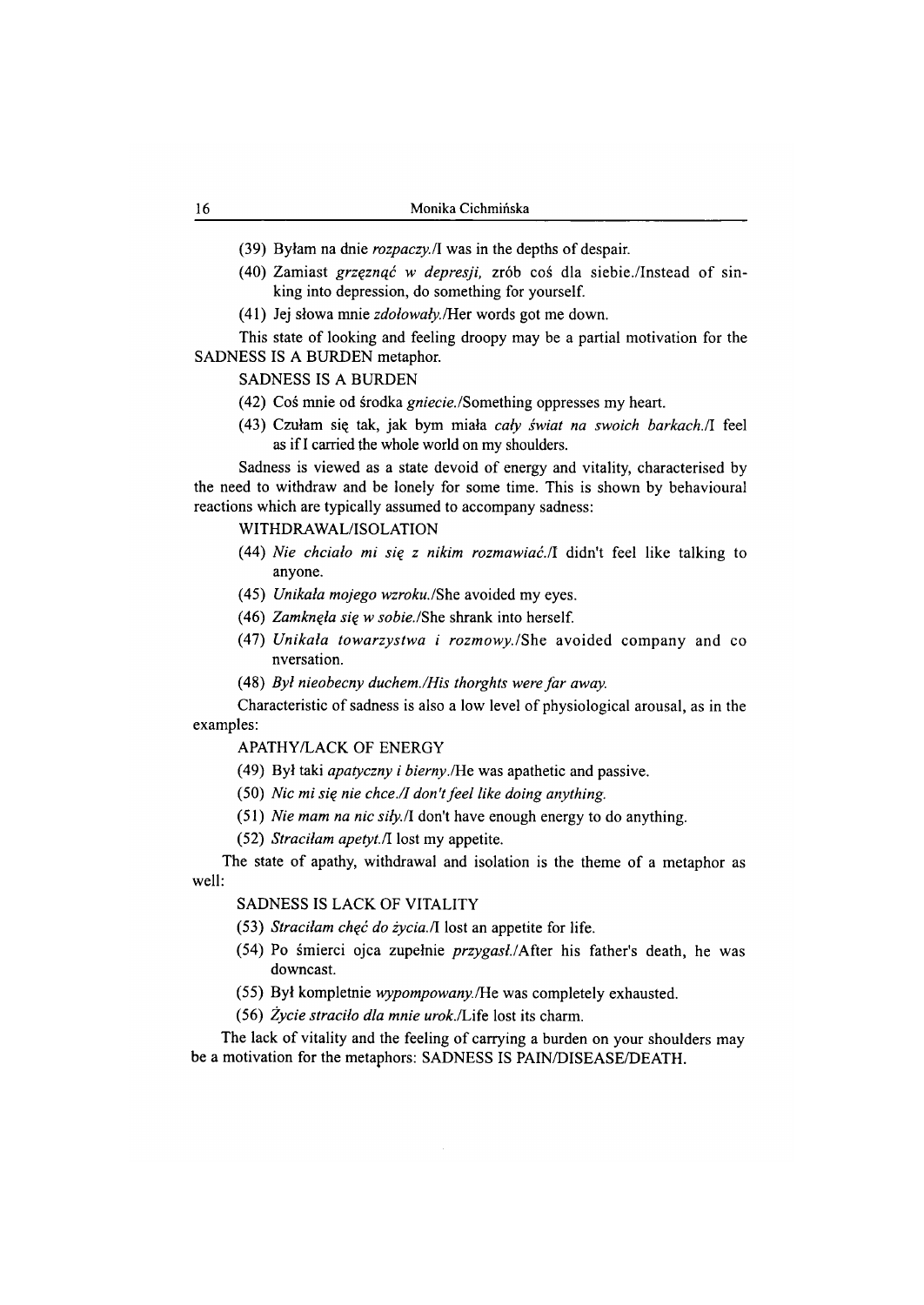#### SADNESS IS PAIN/DISEASE/DEATH

- $(57)$  Serce wypełnił jej  $b\dot{\theta}$ ./Her heart was filled with pain.
- (58) *Cierpi cała moja dusza./*My soul is in pain.
- (59) Tylko miłość mogła *ukoić ból jej serca./*Only love could alleviate the pain in her heart.
- (60) Prawie *umarła z rozpaczy./She* nearly died of despair.
- (61) *Zapadłam na depresję po śmierci męża./l* fell with depression after my husband's death.
- (62) Często *popadam w dołki i stan przygnębienia.*/1 often feel down and in a bad mood.
- (63) *Chandra* to stan *nawiedzający* samotnych./The blues is a condition that comes upon the lonely.

The analysis of the language of SADNESS reveals that it can be understood as an episode that develops over time, has its source, the grip it has on us and its termination. Lakoff (1985) suggested that emotion categories can be understood as scenarios.

Lakoff's scenario of ANGER (1985) consisted of the following stages:

- 1. There is an offending event which produces anger in Self.
- 2. As the intensity of anger increases, Self experiences physiological effects.
- 3. Self attempts to control his anger.
- 4. Self can no longer control his anger.
- 5. Self performs the act of retribution and the intensity of anger drops to zero.

Lakoff (1985) points out that this scenario is not the only course that anger can take and that there exist a wide range of instances of anger which deviate from the prototype, thus arriving at the conclusion that there is no single unified cognitive model of anger, that there is a category of cognitive models with a prototypical model in the centre, kinds of anger being variants on the prototype, bearing family resemblances to one another.

The category of SADNESS can also be understood as a scenario as SADNESS has a temporary aspect. The scenario consists of five stages, which will now be discussed. However, some elements of the scenario are different from those for the ANGER scenario.

In the ANGER scenario a very important element is the "act of retribution" (Lakoff 1985). However, in sadness there is no need to act against anybody, provided it is a pure emotion, not combined with others. In fact, sadness may lead to withdrawal, giving up any action, but it may also lead to engaging oneself actively in something of interest, but not directly involved with the cause of sadness. This leads further to the way it is terminated. Thus, the stages of the two scenarios cannot be identical.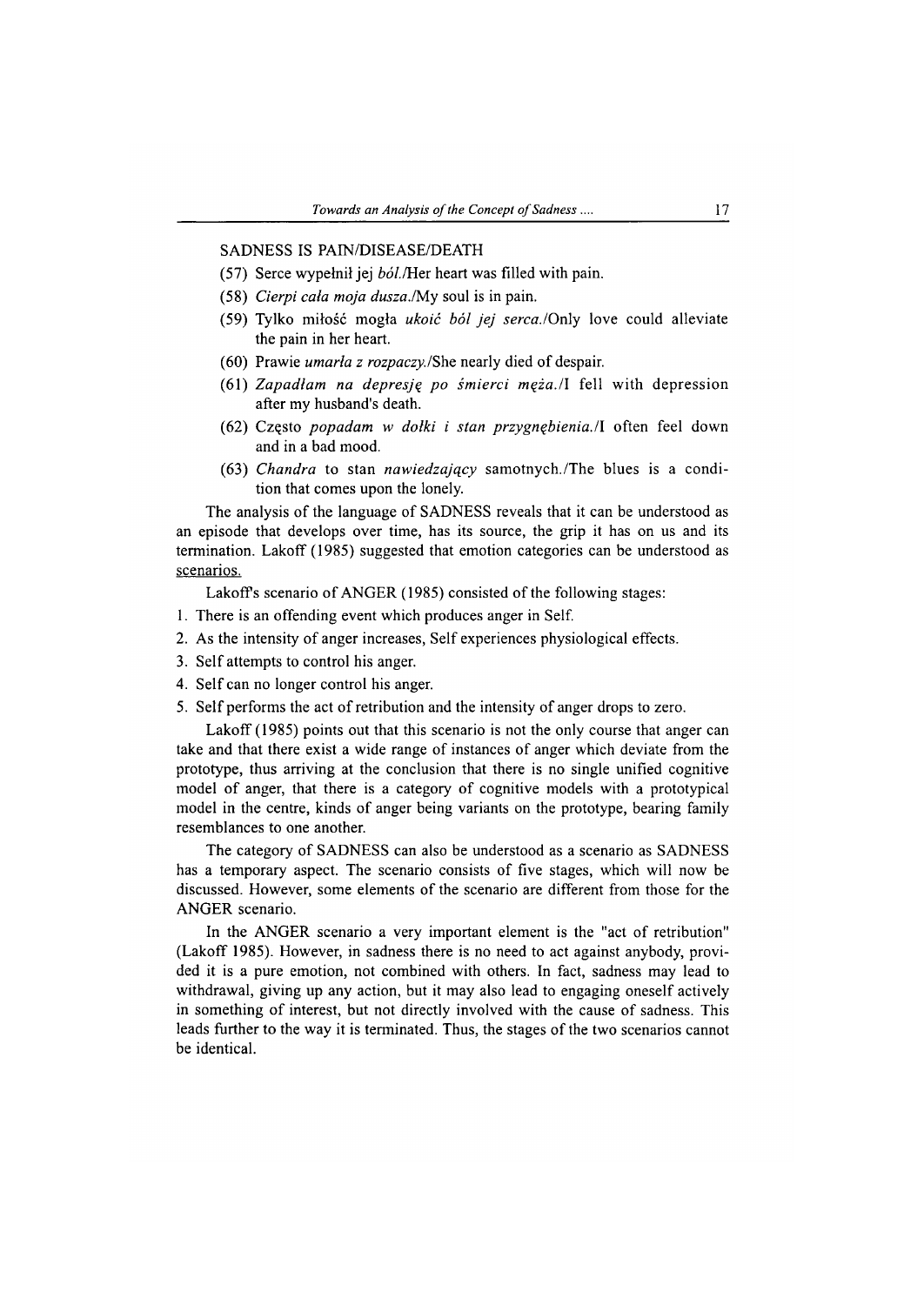However, we decided to call the last stage "action", as it involves certain behavioural responses and display reactions.

We would like to propose the following scenario of the prototypical emotion of SADNESS.

#### STAGE 1. Cause.

There is an event that makes Senser (S) sad, unhappy and miserable. According to psychologists (Izard 1991) there are some natural causes for sadness (by natural they consider a cause that is common to all people regardless of culture, education or socioeconomic background), such as: separation, whether physical or psychological, death of a close person, disappointment or failure.

- (64) *Śmierć syna* wpędziła ją w depresję./Her son's death plunged her into despair.
- (65) Po *jego odejściu* była zraniona, ale nie zdruzgotana./After he left, she was hurt, but not broken down.
- (66) *Gdy to powiedział,* gdzieś w środku poczułam ukłucie smutku./ When he said that, I felt a twinge of pain.
- (67) *Z byle jakiego powodu* ulega rozczarowaniu i szybko wybucha płaczem. /She is overcome with disappointment and bursts out crying for any reason.
- (68) *Błąd przywódcy* może sprowadzić cierpienia na innych./Th leader's mistake can result in others suffering.

However, there are also non-prototypical cases of sadness, such as the following:

- a) there may be no obvious cause for the feeling of sadness:
	- (69) *Chandra przychodzi bez żadnego powodu.* Ot, rano wstaję i jest mi źle./Bad mood comes for no reason. I get up in the morning and I feel blue.
	- (70) Nie zawsze *łapie się chandrę bez powodu./* Not always do you get the blues for no reason.
- b) the cause need not be something existing at the moment, but the prospect of such a thing or a memory of such a thing:
	- (71) *Osiągnięcia innych* zawsze wpędzają mnie w depresję./Other people's achievements always plunge me into despair.
	- (72) Gdybym musiała opuścić kraj, *pogrążyłabym się w rozpaczy.Hi* I had to leave the country, I would sink into despair.
	- (73) Wciąż *dręczą mnie te wspomnienia: bolesne, gorzkie i pełne urazy./* /1 am still tormented by the memories: painful, bitter and resentful.
- c) the cause may not be real, but artificial, for example when S is watching a movie or is reading a book, which can evoke sadness or melancholy in S, and even make him cry.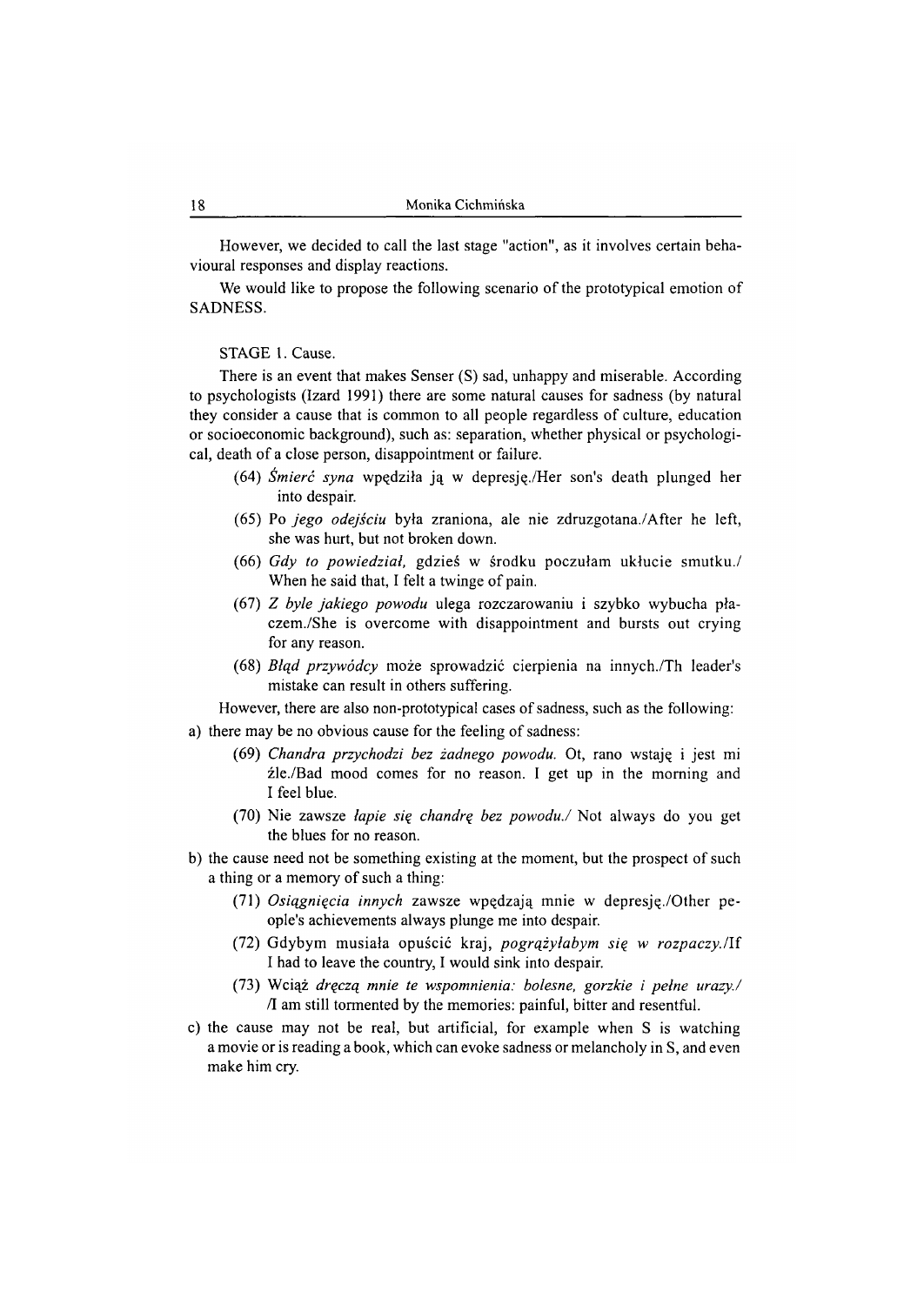#### STAGE 2. Sadness.

As the intensity of sadness increases, S experiences physiological effects of sadness. (In the ANGER scenario S feels the need to act, as it is in the FEAR scenario proposed by Kövecses (1990) where S feels the need to escape.)

The variants include different degrees of intensity of sadness, such as: *przygnębienie, melancholia, rozpacz, chandra, żal, ból, cierpienie, osamotnienie, depresja, apatia, rozgoryczenie, etc* ./bad mood, melancholy, despair, blues, grief, pain, suffering, depression, apathy, bitterness, etc.

#### STAGE 3. Attempt at control.

S attempts to control his sadness as loss of control can damage S's well-being. This emotion is considered to be universal, but how we show our grieving  $-$  how sadness is displayed or held back  $-$  is moulded by culture, much in the same fashion as the choice of people who we usually mourn when they die. In Western culture it is not entirely acceptable to communicate and express freely what you feel, though it may be more acceptable to see a woman crying in public rather than a man. Thus, S attempts not to communicate what he feels and not to engage in the behavioural responses.

- (74) Zwykle potrafię nieźle *zamaskować swój smutek -* w najgorszym razie uznają mnie za niesympatycznego *mruka./1 can usually mask my sadness* - *in the worst case I will be taken for an impolite growler.*
- *(75) Uśmiechnęła się smutno./*She smiled sadly.
- (76) Próbowała to ukryć, ale *oczy wypełniał jej* óó/./She tried to hide it, but her eyes were filled with pain.
- (77) Gdy się żegnaliśmy, jej *smutne oczy ujawniały wzruszenie./*When we parted, her sad eyes revealed affection.
- (78) Z trudem *powstrzymywała się od płaczu.*/She could no hel crying.

# STAGE 4. Loss of control.

Each person has a certain tolerance for controlling emotions, including sadness. If the intensity increases beyond the limit point constituted by this tolerance, S may lose control.

# STAGE 5. Action

S loses control and exhibits uncontrolled behaviour, such as bursting out crying or sobbing. S loses energy and enthusiasm for life's activities and withdraws from life to mourn a loss or frustrated hope, not willing to meet people.

(79) Gdybym musiała wyjechać na tyle lat, chyba bym się *poryczała./li* I had to leave for so many years, I would burst out crying.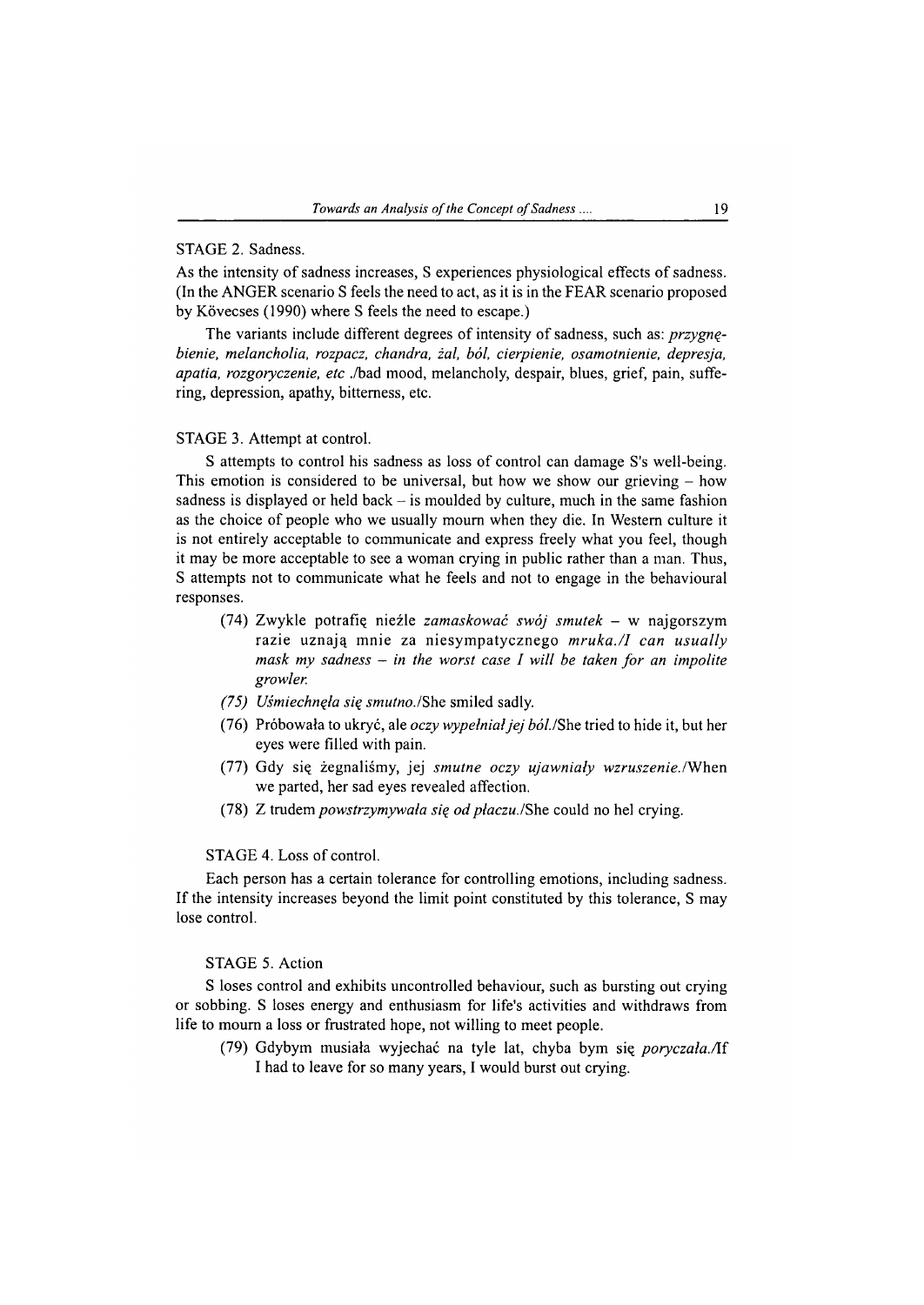- (80) Gdy się o tym dowiedziałam, *okropnie płakałam. I* When I learned about it, I cried horribly.
- (81) Miałam ochotę *uciec przed światem, płakać, czytać nostalgiczne wiersze i słuchać takiej muzyki.* /I felt like hiding form the world, crying, reading nostalgic poems and listening to such music.
- (82) *Dał upust swemu nieszczęściu i odkrył się* przed nami./He gave vent to his misery and opened his heart.
- (83) Zazwyczaj *zamykam się w sobie i milczę.*/1 usually shrink into myself and keep silent.
- (84) Nie próbuję opanowywać swego smutku, ale raczej *przeżyć do końca, potem sam mija.A.* don't try to fight with my sadness, but live it till the end, and then it just goes away.
- At this stage the variants can be the following:
- a) sadness can turn into a mood, which is not so intense and may last days, weeks or months;
	- (85) Mój *zły nastrój trwał jeszcze przez kilka następnych dni./*My bad mood lasted a few more days.
- b) sadness can turn into depression regarded as a clinical condition;
	- (86) Była oraz bardziej odporna na leki, a *nawroty depresji i manii*  ostrzejsze./She was more and more immune to medicines, and reversions of depression and mania – more and more acute.
	- (87) Dorota *cierpi na umiarkowaną depresję./*Dorota suffers from mild depression.
- c) sadness can turn into another emotion or combine with it;
	- (88) Gdy ktoś mnie zrani, mam ochotę się *rozpłakać, a zaraz potem powiedzieć mu coś takiego, żeby mu poszło w pięty./*When somebody hurts me, I feel like crying and then telling him something that would sting him to the quick.
	- (89) Najpierw czuję się *zraniona, naiwna, potem wściekła./*Firs I feel hurt, naive, and then angry.
- d) S may try to cope with it using cognition, that is using attentional and thought processes to regulate or change the emotion; for example, one can use a device called cognitive reframing (Taylor 1989), which means seeing things differently, in a more positive light;
	- (90) Staram się *znaleźć w sobie coś pozytywnego.il* try to find something positive in myself.
	- (91) Staram się *wewnętrznie uspokoić i wmówić sobie, że wszystko będzie dobrze.* If try to calm down and convince myself that everything is going to be fine.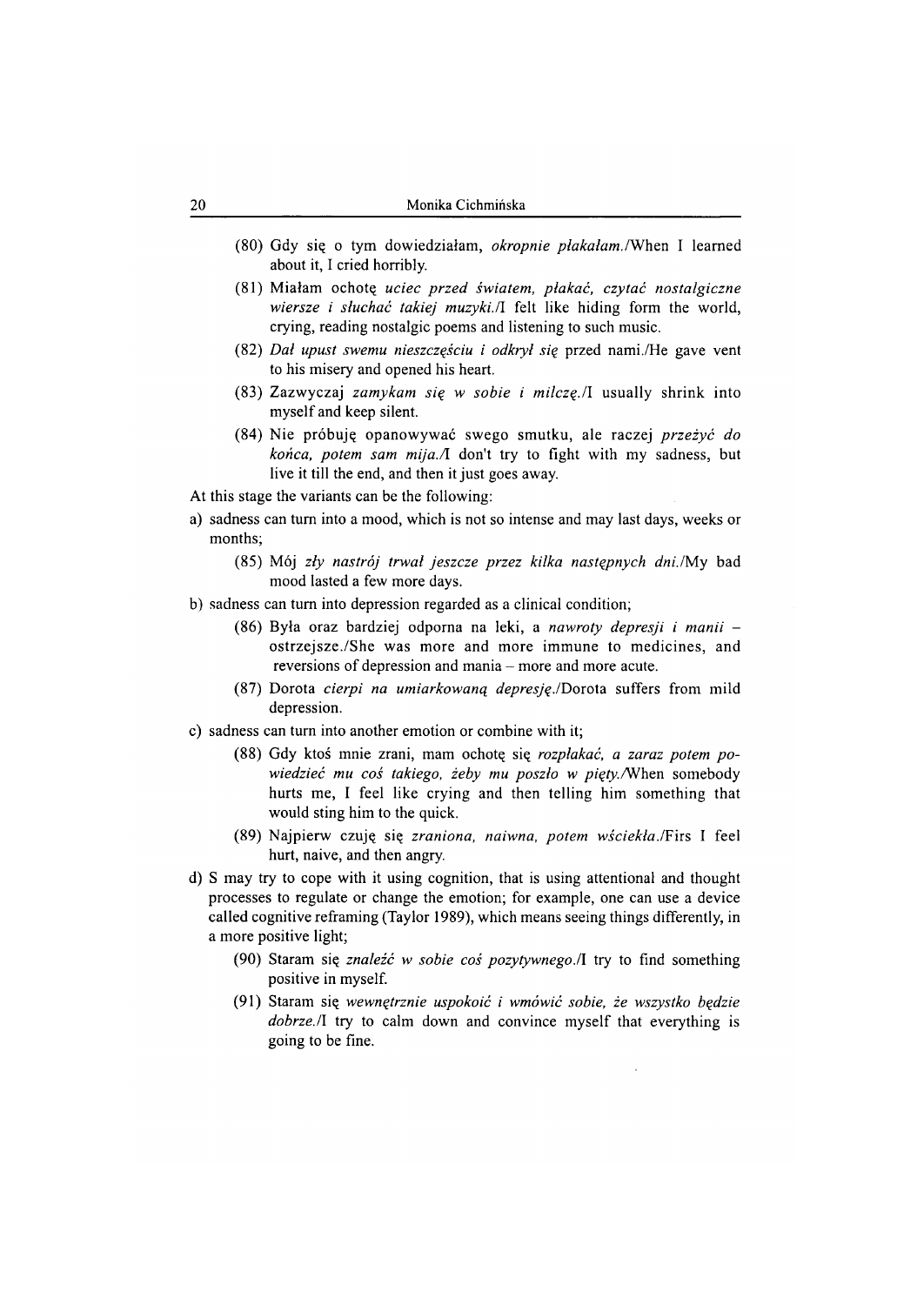(92) *Optymistycznie patrzą na świat./*1 look at the world with optimism.

(93) Gdy wpadam w smutek, potrzebuję czasu na dojście *do wniosku, że nie znalazłam się jeszcze w najgorszej sytuacji./* When I feel sad, I need some time to come to the conclusion that I am not in the worst possible situation yet.

- e) S may resort to physical action counteracting the physical expression of sadness through voluntary expressions and actions, e.g. he can get his body and mind active and engaged in something of interest;
	- (94) Żeby zdecydowanie poprawić sobie nastrój, staram się zrobić coś przyjemnego, pójść na zakupy, obejrzeć film, który dawno chciałam obejrzeć./To feel better, I try to do something pleasant, go shopping, see a movie that I have wanted to see for a long time.
	- (95) Czasem pomaga *nowe uczesanie, kupienie czegoś nowego.*/Sometimes it helps me to have a new hair-do, to buy something new.
	- (96) Gdy jest mi ciężko, *piszę o tym./* When I feel bad, I write about it.
	- (97) Gdy chcę opanować smutek, *kładę się do łóżka, czytam książkę lub słucham muzyki./* When I want to overcome sadness, I go to bed, read a book or listen to music.
- f) S may resort to someone close for help or may try to find relief from their sadness in turning to a transcendent power;
	- (98) Chcę *przytulić się do mamy i opowiedzieć jej, jak się czuję.*/1 feel like hugging my mum and telling her how unhappy I am.
	- (99) Tylko *inny człowiek potrafi mi pomóc łatwiej spojrzeć na świat./* Only another human being can help me look at the world in a different way.
	- (100) Gdy jest mi źle, *odwołuję się do Boga lub próbuję do kogoś zadzwonić i pogadać./* When I feel miserable, I seek God's help, or I try to phone someone and talk.
- g) S seemingly manages to overcome sadness, but it still exists and is bound to come back later;
	- (101) Trudno jej było przezwyciężyć *dawne lęki./* She found it difficult to overcome past fears.
- h) any of the above combined with one or two others, (for example, combining positive thinking with some interesting activities).

Each of the cases mentioned above, each of the cited examples, is a case involving sadness of some kind. It seems to us that there are no necessary and sufficient conditions which will fit all the cases. However, they are variants of the prototypical scenario. Thus, it can be said that the category SADNESS forms a cluster model with the prototypical model in the centre, and that it is a radial category with a centre and extensions which are non-prototypical models, more or less marginal, depending on how many family resemblances they bear with one another.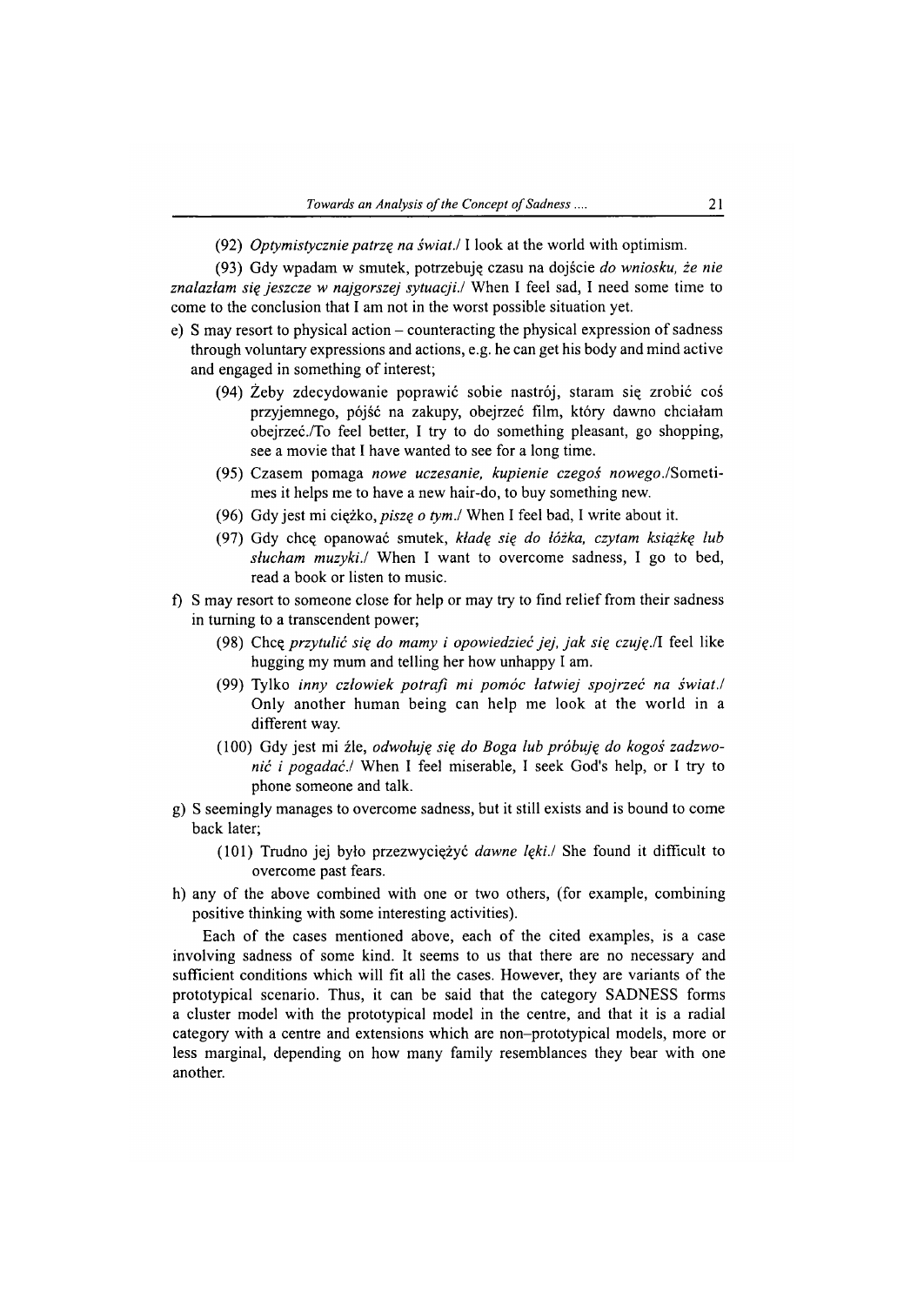In the above analysis the author has concentrated on "pure" sadness, that is sadness not combined with nor influenced by any other emotions. However, it must be mentioned at this point that the analysis of the linguistic data shows clearly that not always do we encounter "pure" emotions, but very often we have to cope with mixtures or combinations of emotions, as in the examples:

- (102) Gdy ktoś mi zrobi coś przykrego, *jest mi przykro, a jednocześnie czuję wściekłość i chciałabym zrobić na złość tej osobie./* If somebody hurts me, I feel sorry, but at the same time I am furious and I would like to do something just to spite that person.
- (103) Wycofałam się jeszcze głębiej w siebie, gdzie tylko *ból, strach i obezwładniający smutek./l* shrank into myself even more, where there was only pain, fear and overwhelming grief.
- (104) Ogarnęła ją *rozpacz przemieszana z lękiem i całkowitą apatią./She* was overcome with despair mixed with fear and apathy.
- (105) Więcej było w tym *złości niż cierpienia./*There was more anger in it than suffering.
- (106) *Miłość graniczy z bólem, lękiem* przed samotnością i odrzuceniem./ /Love verges on pain, fear of loneliness and abandonement.

# **4. Conclusions**

We have endeavoured to show that the methodology developed by cognitive linguistics is able to account for the structure of the category of emotions. We are deeply convinced that it is possible, and the analysis presented above is a sample of work in progress devoted to the language of emotions in Polish and English. It is our intention to compare the conceptualisations of negative emotions in Polish and English revealed by the conventionalised ways to talk about them, and attempt to answer the question whether it is possible to claim, on the basis of the linguistic analysis, that there are basic, universal emotions, shared by the speakers of Polish and English and, if they do exist, to account for their structure. We think that this kind of analysis might be of interest for lexicographers and language learners.

#### **REFERENCES**

- **Clore, G.L. (1994). "Why emotions are never unconscious". In: Paul Ekman and Richard J.Davidson (eds) The nature of emotions. Fundamental questions. New York, Oxford: OUP.**
- **Ekman, P. (1994). "All emotions are basic". In: Paul Ekman and Richard J.Davidson (eds)** *The nature of emotions. Fundamental questions.* New York, Oxford: OUP.